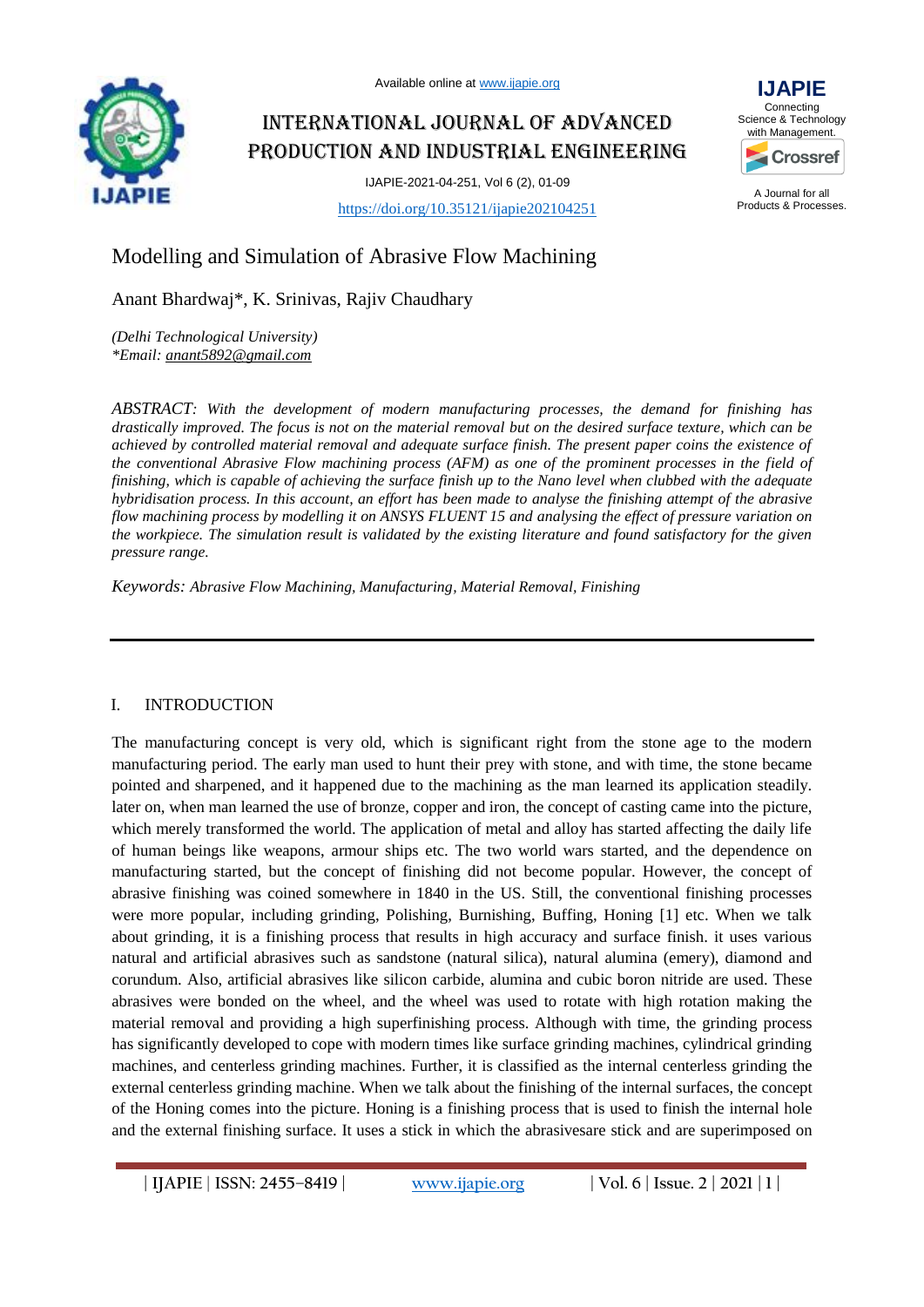the surface of the workpiece with the help of rotation. the stick can be reciprocated, enhancing the reachability of the stick for the deeper reasons of the hole. the process can be applied on the external surfaces like finishing of gears etc. Lapping is the finishing process in which the powder is sprinkled on the surface to be finished, and a tool called lap, which is made up of the same part opposite to the mating surface, is pressed upon the workpiece and move in the desired motion with the accessing area and thus removing the material and providing the surface finish. The process is generally applied on the gauges, measuring wire, spindles etc. The next process is the Burnishing process, where the steel balls are pressed and moved against the workpiece to get the desired motion so that an appropriate surface finish may be obtained. Burnishing of the shaft is one of the prominent examples of the process. when we talk about polishing and buffing, they are both finishing processes, including in the polishing process. This abrasivesare glued to the wheel's surface. In the burnishing, these abrasives are stick to the outer periphery with the help of a burnishing compound, thus providing a smooth surface finish and the desired result lustre to the workpiece. But all these processes are conventional finishing processes whose range is confined to .25 micrometres only. When we talk about the non-conventional finishing process, the range is extended to the Nanometers. Which includes processes like Magnetic abrasive finishing, Viscoelastic abrasive finishing and the Abrasive Flow Machining process. Although the various hybrids of these processes have evolved, the scope of the superfinishing in hard to reach areas and the complex part of the workpiece has increased. When we talk about machining, there are two important parameters: the relative motion between the workpiece and the tool. The next is that the tool must be harder than the workpiece. The second criterion is generally overcome in the non-conventional machining process as there is no physical contact between the workpiece and the tool. The AFM process involves the reciprocation of the media, which contain abrasive polymers and gels in the constrictive passage to machine the hollow surface of the workpiece [2]. There are various configurations of AFM which are available based on the direction of the motion of the media, which are one way AFM, Two way AFM and the orbital AFM process [3]. The conventional AFM process involves two media cylinders containing the prepared media and a hydraulic cylinder in which the working fluid is maintained. The reciprocation occurs due to the pressure difference between the lower and the upper part. the workpiece whose hollow surface is to be machined is generally kept coaxially with the media cylinder, thus due to the pressure difference, the media is generally passed to and fro and thus machined the internal surface of the workpiece and provides the finish up to the Nano level. With time, various Hybridisation has been developed. Among them, the prominent are Magnetic force assisted Abrasive flow machining process [4], Centrifugal force assisted abrasive flow machining process [5], Ultrasonic Abrasive Flow Machining Process [6], Drill bit guided Abrasive flow machining Process [7], Rotational Abrasive flow machining Process [8], Electrochemical-Assisted AFM [9], Helical AFM [10], Centrifugal -Magnetic Force Assisted Abrasive Flow Machining Process [11], Hybrid Electrochemical and centrifugal Force assisted AFM[12], Thermal Additive Centrifugal Abrasive Flow Machining Process (TACAFM) [13,14,15]. Many researchers work on the modelling of the basic configuration of the AFM. Srinivas et al. [16] modelled the flow parameters of Magnetic abrasive finishing On ANSYS Maxwell and commented about the force exerted by the fluid on the surface of the hollow workpiece. Kumar et al. [17] gave a systematic review of abrasive flow machining. They came out with an effective solution where the researchers highlighted the practical implementation of the abrasive flow machining process. In the modern era, abrasive flow machining is not confined to only machining the internal surface, but many other specific applications can also be achieved from it. Nowadays, with the development of the modern era, the evolution of different hybrids of the process is evolving, and not only that but also the significant improvement in the process is also under their observation. Srinivas et al.[18,19,20] combined the viscoelastic magnetic abrasive finishing process with the abrasive flow machining process setup. The Researchers took a hollow cylindrical workpiece whose internal surface is to

**| IJAPIE** | **ISSN: 2455–8419 | [www.ijapie.org](http://www.ijapie.org/) | Vol. 6 | Issue. 1 | 2021 | 2 |**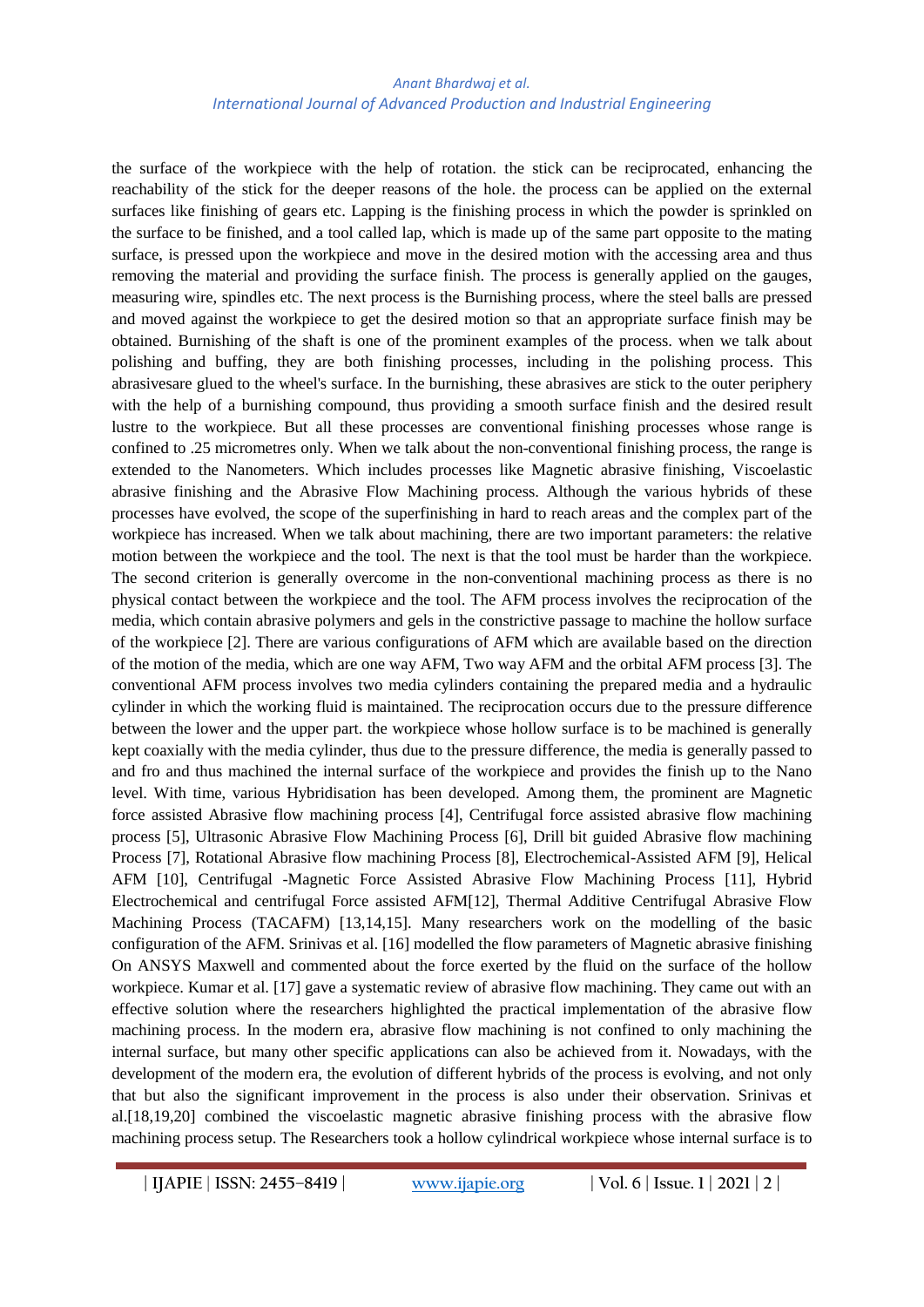be finished. The media made for this purpose used the carbonyl particle, and the permanent magnets were coaxially placed around the workpiece. Thus the effective machining occurs with the result combination of Magnetic effect and conventional AFM. In developing Magnetic force-assisted Abrasive Flow Machining, a hybrid of the Abrasive Flow Machining Process, Bhardwaj et al. [21] uses a 36 mm wind turbine magnet around a hollow workpiece to study its effect on the machining process. Manjunath et al. [22] applied the technique of abrasive flow finishing to improve the surface roughness of the aluminium propeller and highlighted the actual results along with the key points. Basha et al.[23] gave a systematic review highlighting the abrasive flow machining process in the surface finishing of metal matrix composite. Dixit et al. [24] developed Xanthan based gum as a media for abrasive flow machining and analysed its key characteristic using abrasive flow machining.Kumar et al. [25] investigated the internal roundness of the cylinder while experimenting on magnetic-based chemical assisted Abrasive flow machining and highlighted the key points. Mohseni-Mofidi et al.[26] studied the effect of media and modelled it for the magnetic assisted abrasive flow machining process. Sharma [27] Experimented with the rotational magnetorheological abrasive flow finishing process and highlighted the important aspects of the process and its advantage in finishing application. Dixit et al.[28] gave the systematic review of abrasive flow machining and highlighted the key areas and scope of the Abrasive Flow Machining process. It can be observed with today's scenario the problem with pollution is also emerging. The researchers are searching new areas to adjust the primary pollutant of the environment, in that condition, Gupta et al.[29] use fly ash to make the media of abrasive flow machining and analyse its performance for the finishing applications. Seyedi et al. [30]. Worked on the finishing of metal matrix composite using an abrasive flow machining process.The current accounts deal in the pressure computation in the abrasive flow machining process. Figure 1 describes the application of the AFM Process, which mainly includes the hollow workpiece and hard to reach surfaces.



Figure 1 Application of AFM [17]

It is evident from the above figure that the Abrasive flow machining has a vide number of application among which the prominent is the finishing of the intrinsic surface of the gear. Figure 1 shows that the finishing of helical gear, nitro alloy collar and the brass nozzle are easily machined by AFM. Not only in the manufacturing process but also biomedical finishing through the AFM process may be achieved.

**| IJAPIE** | **ISSN: 2455–8419 | [www.ijapie.org](http://www.ijapie.org/) | Vol. 6 | Issue. 1 | 2021 | 3 |**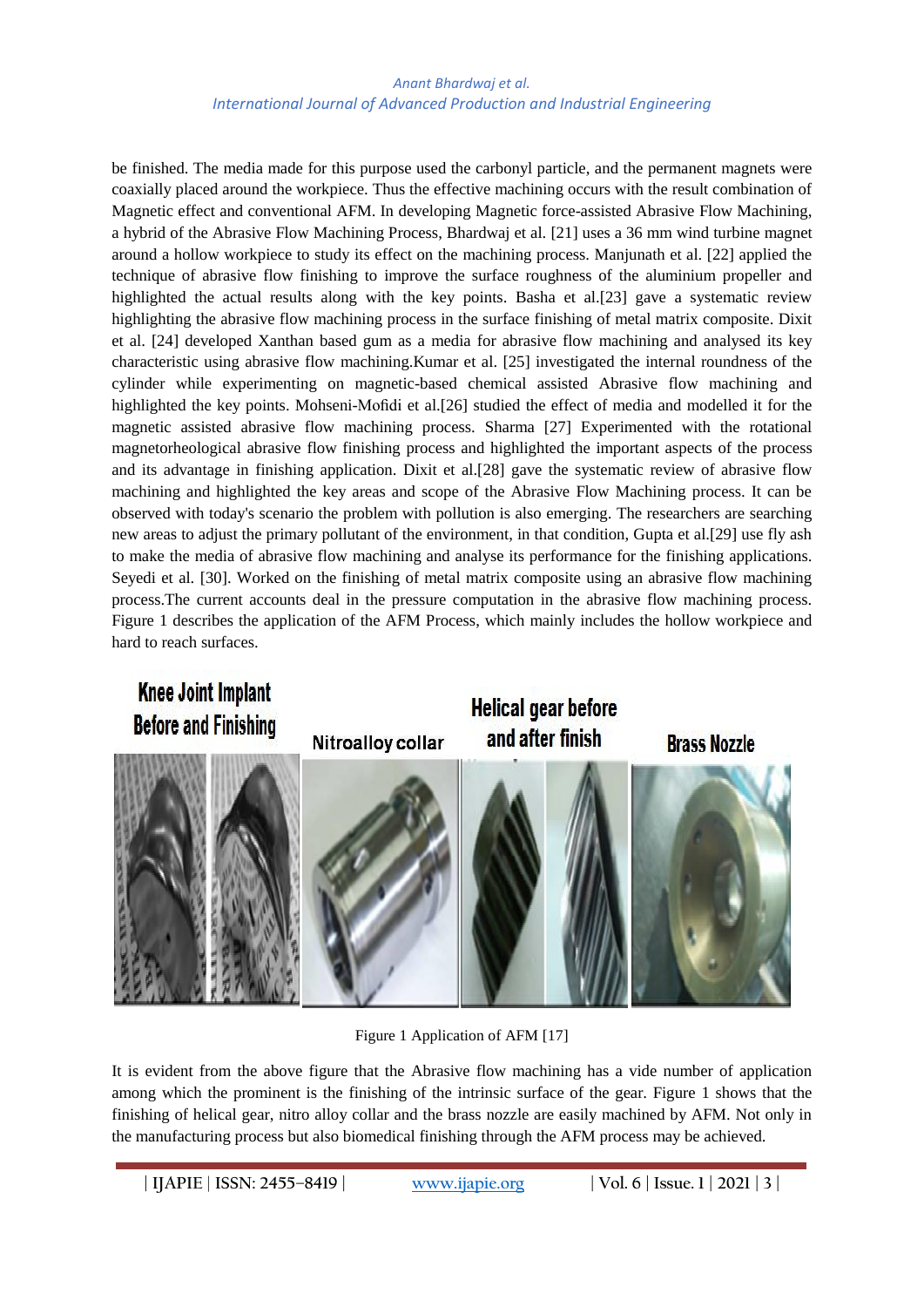## II. RESEARCH METHODOLOGY

The researchers developed the Hollow cylinder model of the brass workpiece diameter 10mm and height 10 mm and transferred it to the ANSYS Fluent as IGES files. It is evident that the software analysis of the Abrasive Flow Machining is the prominent area that has not been touched, and the effort is being made to work on it. In this paper, Ansys Fluent software was used to perform simulations and analyses of the AFM process. The media material is taken as polyborosiloxine, the workpiece is brass, and the Alumina workpiece was taken for machining purposes.

The reason for choosing the brass workpiece is that the literature on brass is available as many researchers have experimented on brass and alumina abrasive combinations. The validation of the model is easy using this concept. The initial setup was made using CREO parametric 3.0 and was then imported to ANSYS FLUENT figure 1 depicts the process. The messing of the individual element was done and shown in Figures 3 and 4. The total elements in the mesh were about 3X 103and the shape of the element was majorly tetragonal.



Figure 2 Basic Geometry in ANSYS Workbench



Figure 3 Meshing pf Fluid Domain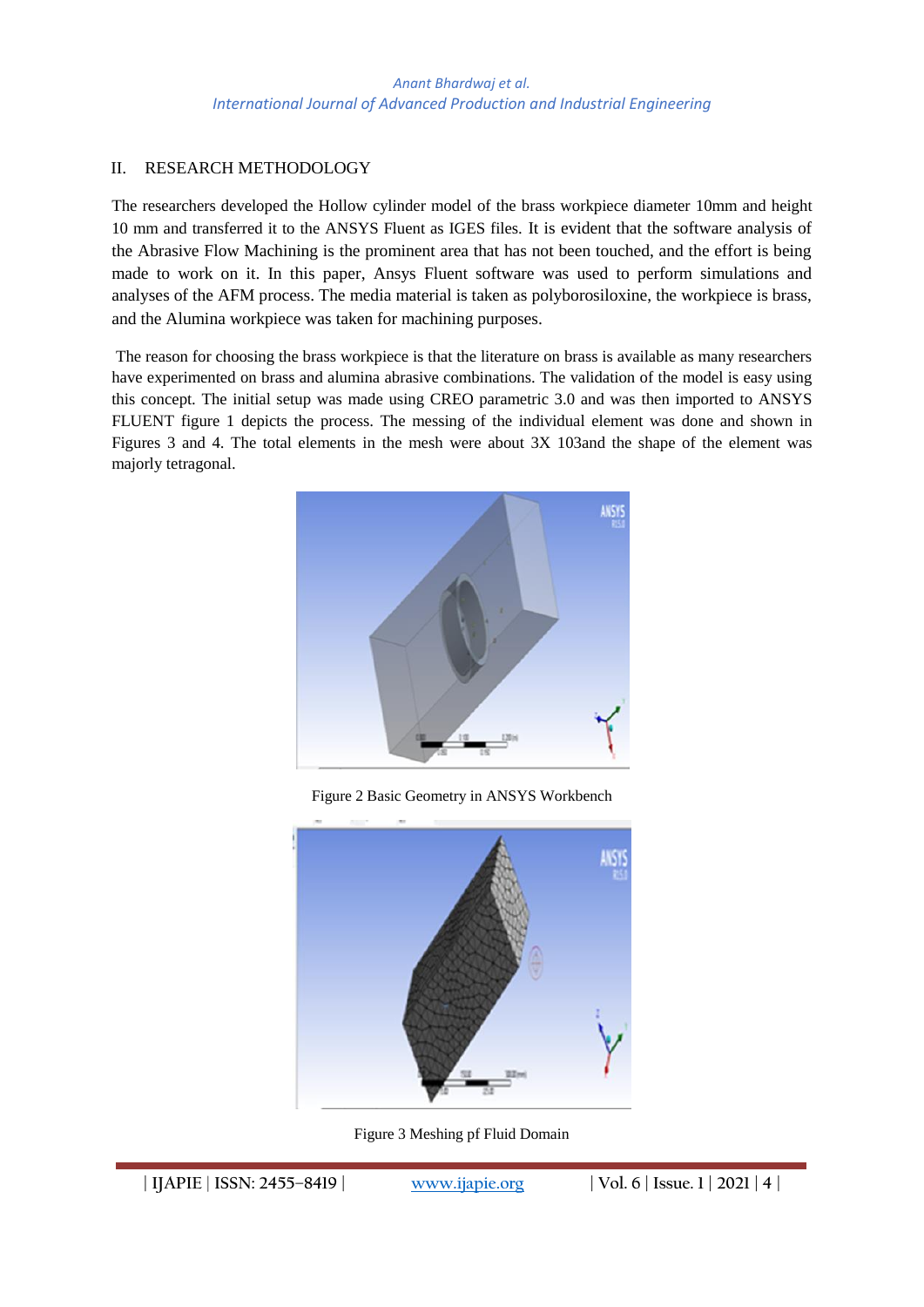

Figure 4 Meshing of Workpiece and Abrasives

The media used for the analysis was polyborosiloxine, which has a density of 1219 kg/m3, and the viscosity is 0.789 Kg/m-s. The thermal conductivity of the fluid is 0.22 W/m-K, and the specific heat of the fluid is 20.25 J/Kg-K. Whereas the abrasive used in the media were alumina, whose properties are density is 3950 kg/m3, thermal conductivity is 12, and the specific heat is 451 J/Kg-K. The workpiece whose surface to be observed is brass, whose properties are density 8300 Kg/m3 thermal conductivity of 109 W/m-K and the specific heat of 401 J/Kg-K. After the setup completion, the boundary conditions were applied with the Pressure at the inlet and outlet surfaces were 40 MPa and 20 MPa, respectively. The fluid is kept stationary with the temperature at 300 K. The inlet and outlet of the liquid were Kept at Pressure based. The simulation was allowed to run for 100 iterations, and a graph was received satisfying the continuity criterion.



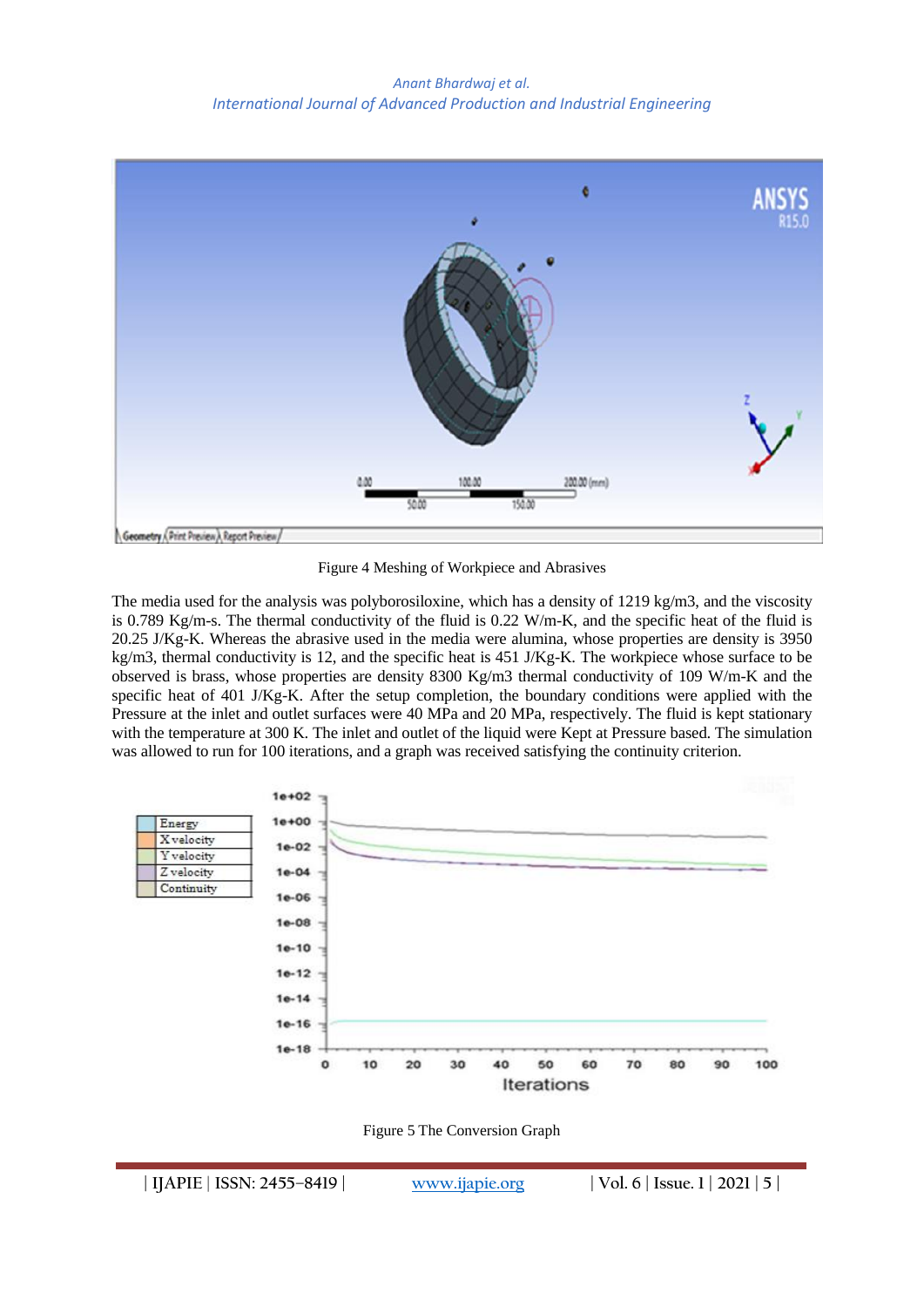### III. RESULT

The maximum pressure value is 26.2455 MPa and that of minimum Pressure is 10.4519 MPa which is an optimum range of 40 MPa to 20 MPa (Fig 6). Figure 7 shows the streamline of fluid flow inside the hollow workpiece.

It can be observed in the figure that the value of Pressure decreases below 20 Mpa at the lower part of the workpiece, through the pressure range is between 40 to 20 Mpa. This happens due to the bell effect. When the fluid enters the neck of the workpiece from the 40 MPa region, the surface area of the workpiece suddenly decreases, resulting in an increase in Pressure at that region. The pressure on the neck is maximum, around 23 MPa. Still, when the fluid moves out of the workpiece, the Pressure outside the workpiece is around 10 MPa as the fluid moves out of the restricted area, which increases the area, and thus the pressure is low. The important point is that there is no backflow as the overall pressure difference is 20 MPa, and the gravity effect also comes into the picture. So due to this constructive passage and Pressure difference, there would be maximum interaction of the media and abrasive with the surface of the workpiece, which results in effective material removal and would give a practical surface finish to the workpiece.



Figure 6 Pressure Variation on Workpiece'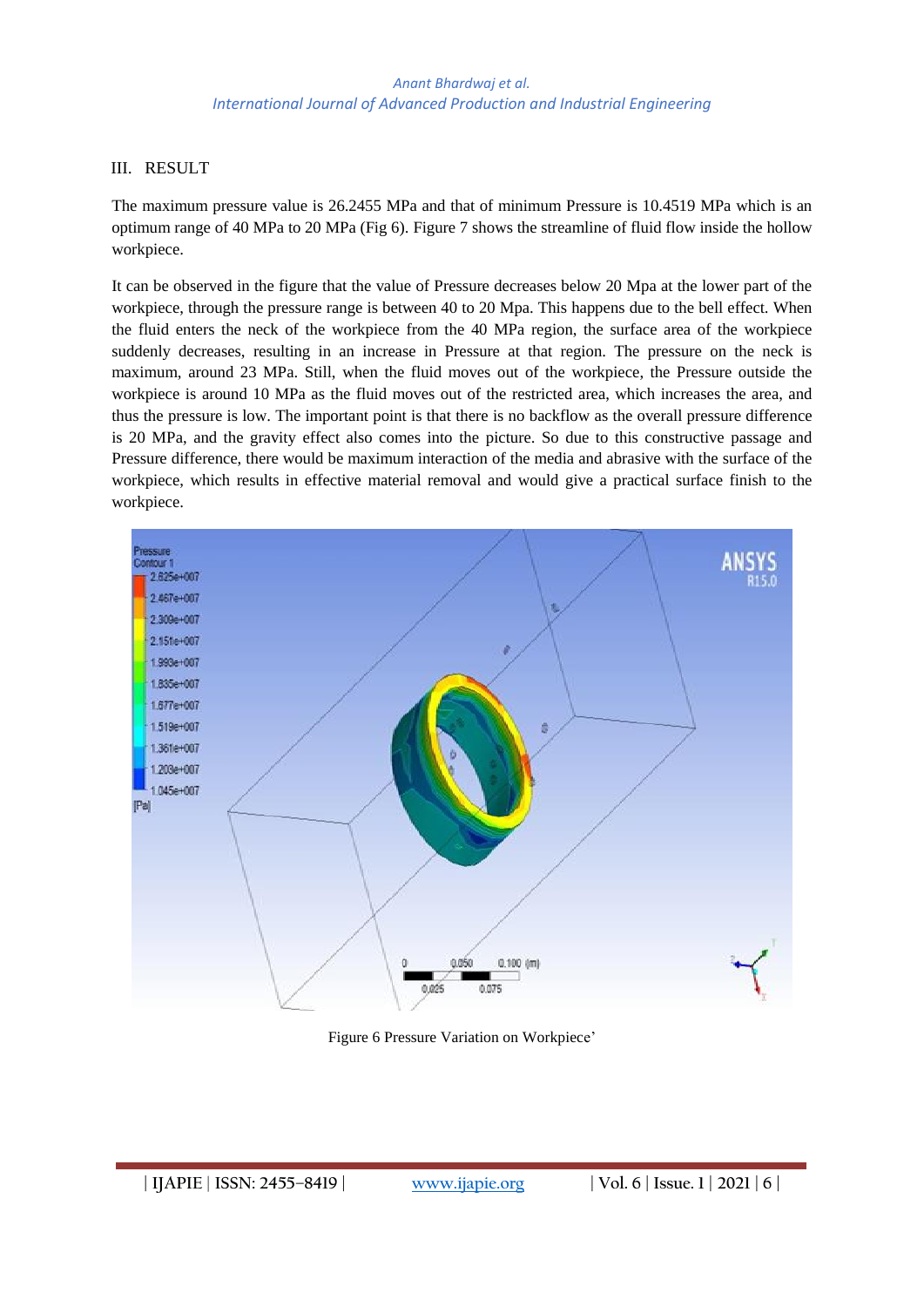

Figure 7 Streamline of Media on Workpiece

## IV. CONCLUSION

It is evident from the discussion that abrasive flow machining has a broad scope and find its application in the prominent areas of the finishing and machining application. It is clear from the literature review that abrasive flow machining is touching a broad domain in manufacturing, but like all other finishing processes, it does possess some drawbacks. The major drawback of the AFM process is its Low MR which, although the rapid hybridisation process, has been rectified. Also, the method establishes its roots in finishing 3D printed products and being rapidly used in the finishing of MMC. The article's main focus was to highlight the capability of AFM and its applicability in the area of machining. To prove its accuracy, simulations were performed to bring the requisite changes into considerations.

- 1. Abrasive flow machining is an efficient finishing process that can achieve finishing up to the Nano level.
- 2. The finishing of the Conventional abrasive finishing process may be increased with the help of the hybridisation process.
- 3. The abrasive finishing process finds its application in machining nanotubes and thermal recast layers in EDM applications.
- 4. Abrasive flow machining is an emerging process finding its application in the machining of metal matrix composites
- 5. The maximum and minimum pressure value obtained is suitable for the given pressure range between 40 MPa and 20 MPa.
- 6. There would be effective machining inside the hollow workpiece due to the bell effect phenomenon.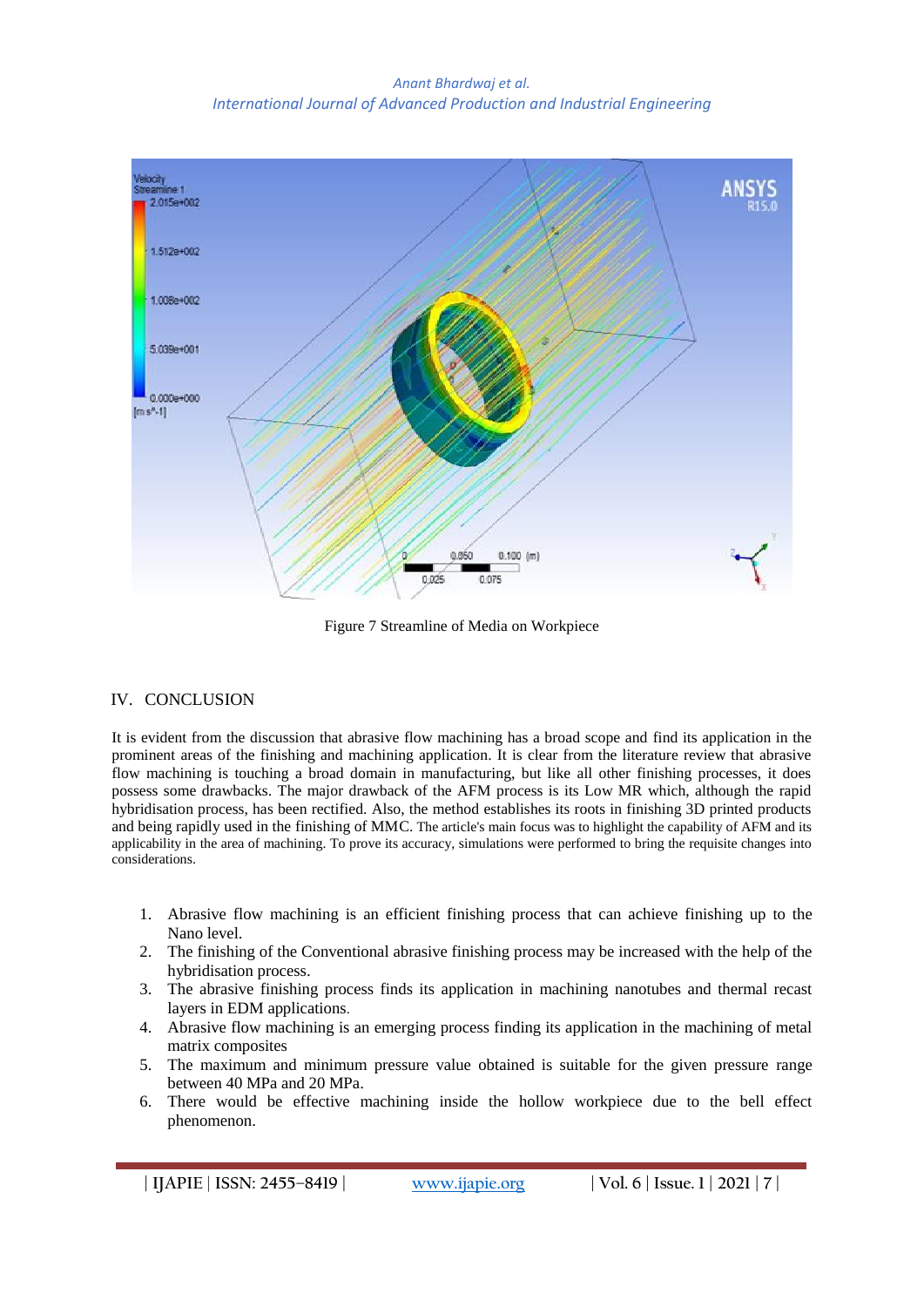#### REFERENCES

- [1]. Jain,V.K. "Magnetic field assisted abrasive based micro-/nano-finishing", Journal of Materials Processing Technology 209 (2009) 6022–6038.
- [2]. Ali P, Dhull S, Walia RS, Murtaza Q, TyagiM. Hybrid abrasive flow machining for nano finishing-a review. Mater Today Proc 4(2017), 7208–7218
- [3]. Bhardwaj, Anant., Ali, Parvesh., Walia, R. S., Murtaza, Qasim., Pandey, S. M. "Development of Hybrid Forms of Abrasive Flow Machining Process:A Review" K. Shanker et al. (eds.), Advances in Industrial and Production Engineering, Lecture Notes in Mechanical Engineering, https://doi.org/10.1007/978-981-13-6412-9\_5.
- [4]. Singh S, Shan HS (2002) Development of magneto abrasive flow machining process. Int J Mach Tools Manufacturing (2002), 42:953–959.
- [5]. Walia RS, Shan HS, Kumar P Parametric optimisation of centrifugal force-assisted abrasive flow machining (CFAAFM) by the Taguchi method. J Mater Manuf Processes 21(4)(2006).
- [6]. Sharma AK, Kumar P, Rajesh S. An improved ultrasonic abrasive flow machining. Patent number 3578/DEL/201, India(2011).
- [7]. Sankar MR, Mondal S, Ramkumar J, Jain VK. Experimental investigations and modelling of drill bit guided abrasive flow finishing (DBG-AFF) process. Int JAdvManufTechnol (2009), 42(7–8):678–688.
- [8]. Sankar MK, Jain VK, Ramkumar J. Rotational abrasive flow finishing process and its effects on finished surface. Int J Mach Tools Manuf. (2010), 50(7):637–650.
- [9]. Dabrowski L, Marciniak M, Wieczarek W, Zygmunt A. Advancement of abrasive flow machining using an anodic solution. J New Mater Electrochem Syst. (2006), 9:439–445.
- [10].Barr BS, Walia RS, Singh VP, Sharma M. A robust helical abrasive flow machining process (HLX-AFM). J InstEng India Ser (2013), C 94(1):21–29.
- [11].Rana, Ramakant, Qasim Murtaza, and Ravinderjit Singh Walia. "Optimization using genetic algorithm of tribological behaviour of WC tool material." Indian Journal of Engineering and Materials Sciences (IJEMS) 27, no. 4 (2021): 889-896.
- [12].Vaishya R, Walia RS, Kalra P. Design and development of hybrid electrochemical and centrifugal force assisted abrasive flow machining. 4th international conference on materials processing and characterisation. Mater Today Proc.(2015), 2:3327–3341.
- [13].Ali, Parvesh., Walia, RS., Murtaza, Qasim., Ranganath, MS.:" Modeling and analysis of developed Thermal Additive Centrifugal Abrasive Flow Machining process", Surf. Topogr.:Metrol. Prop. 8 (2020) 035013. https://doi.org/10.1088/2051 672X/abaffe.
- [14].Ali. Parvesh., Pandey, S.M.., Ranganath., Walia, R.S., Qasim Murtaza." Experimentation and modelling of CNT additive abrasive media for micro finishing", Measurement 151 (2020) 107133.
- [15].Ali, Parvesh., Walia, · R. S., Murtaza, Qasim., Ranganath, Muttanna. Singari." Material removal analysis of hybrid EDM‑assisted centrifugal abrasive flow machining process for performance enhancement", Journal of the Brazilian Society of Mechanical Sciences and Engineering (2020) 42:302 https://doi.org/10.1007/s40430-020- 02375-6
- [16].Srinivas, K., Murtaza, Q., Aggarwal, A.K. "Modelling of Viscoelastic Fluid in Finishing Processes" INTERNATIONAL JOURNAL OF SCIENTIFIC & TECHNOLOGY RESEARCH VOLUME 8, ISSUE 09, ISSN 2277-8616, SEPTEMBER 2019
- [17].S. Kumar, Santhosh.;Hiremath, Somashekhar S. A Review on Abrasive Flow Machining (AFM), Global Colloquium in Recent Advancement and Effectual Researches in Engineering, Science and Technology (RAEREST 2016), Procedia Technology 25 (2016) 1297 – 1304
- [18].Srinivas, K., Murtaza, Q., Aggarwal, A.K. 2019. Effect of Shape of Magnet on the Machining of Workpiece, International Journal of Recent Technology and Engineering (IJRTE), ISSN: 2277-3878, 8(2): 2011.
- [19].Srinivas, K., Murtaza, Q., Aggarwal, A.K. 2019. effect of permanent magnetic pole orientation on-field strength in viscoelastic magnetic abrasive finishing process International Journal of Mechanical and Production Engineering Research and Development. 9, Issue 5, Oct 2019, 43–52.
- [20].Srinivas, K., Murtaza, Q., Aggarwal, A.K. 2019. Variation of flow parameters and Magnetic flux in Viscoelastic Magnetic Abrasive Finishing Process, International Journal of Applied Engineering Research. 14(8): 1940-1946.
- [21].Bhardwaj, Anant., Srinivas, Krovvidi., Chaudhary, Rajiv: Modelling Of Wind Turbine Magnet for Magnetic Abrasive Finishing and Magnetic Field Assisted Abrasive Flow Machining Process, Journal of Engg. Research ICARI Special Issue pp. 121-130, DOI : 10.36909/jer.ICARI.15291.
- [22].Rana, Ramakant, Qasim Murtaza, and R. S. Walia. "GA based optimization of tri-bological behaviour of diamond coated tungsten carbide." World Journal of Engineering 17, no. 3 (2020): 335-346.
- [23].Basha, S.M., Basha, M.M., Venkaiah, N., Sankar, M.R.: A review on abrasive flow finishing of metal matrix composites, 2214-7853/\_ 2021 Elsevier Ltd, [https://doi.org/10.1016/j.matpr.2020.10.353.](https://doi.org/10.1016/j.matpr.2020.10.353)
- [24].Dixit, Nitin., Sharma, Varun., Kumar, Pradeep.: Development and characterisation of Xanthan gum-based abrasive media and performance analysis using abrasive flow machining, Journal of Manufacturing Processes, doi.org/10.1016/j.jmapro.2021.04.053.

**| IJAPIE** | **ISSN: 2455–8419 | [www.ijapie.org](http://www.ijapie.org/) | Vol. 6 | Issue. 1 | 2021 | 8 |**